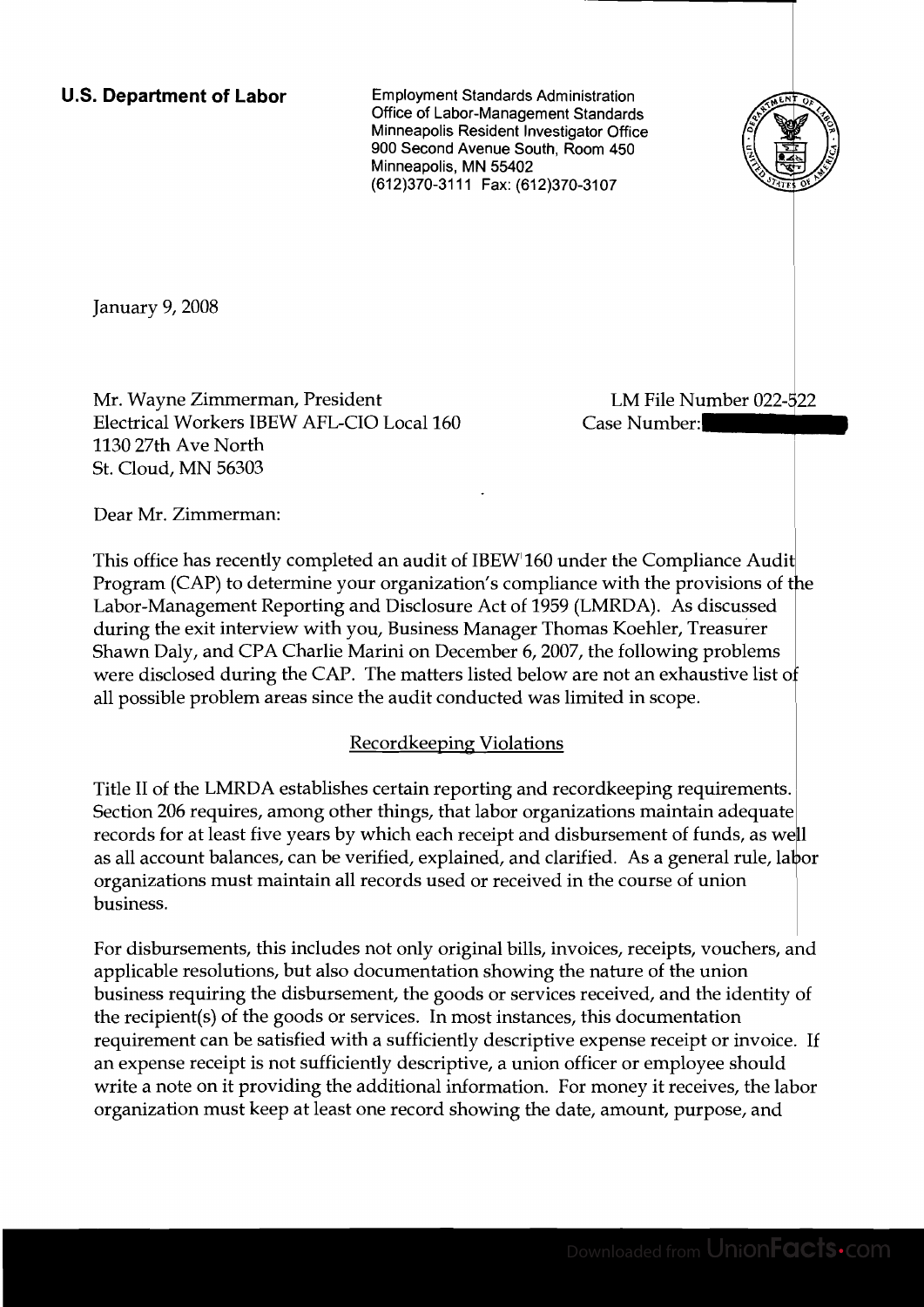source of that money. The labor organization must also retain bank records for all accounts.

The audit of Local 160's 2005 records revealed the following recordkeeping violations:

1. General Reimbursed Expenses

The Labor Organization Annual Report (Form LM-2) filed by Local 160 for its fiscal year ending December 31,2005 reports in Column f (Disbursements for Official Business) of Schedules 11 (All Officers and Disbursements to Officers) and 12 (Disbursements to Employees) disbursements totaling more than \$100,000. However, Local 160 did not retain adequate documentation for many meal and other reimbursed expenses incurred by Business Manager Koehler and the business representatives. As an example, Business Representative James Anderson was reimbursed for six car wash expenses he recorded on expense reports totaling more than \$80 in October of 2005. However, no receipts were retained for those expenses. As another example, Business Manager Koehler did not retain receipts for expenses totaling more than \$2,500.

Records retained in support of meal expenses did not always include written explanations of union business conducted or the names and titles of the persons incurring the restaurant charges. For example, Business Representative Daryl Tindle was reimbursed \$159.80 for a meal at Jax Cafe in Minneapolis on Friday November 4,2005. The receipt notes that seven people were present, but the receipt does not note the names of the individuals present or the purpose of the expense. Union records of meal expenses must include written explanations of the union business conducted and the full names and titles of all persons who incurred the restaurant charges. Also, the records retained must identify the names of the restaurants where the officers or employees incurred the meal expense.

As noted above, labor organizations must retain original receipts, bills, and vouchers for all disbursements. The president and treasurer (or corresponding principal officers) of your union, who are required to sign your union's LM report, are responsible for properly maintaining union records.

2. Authorization for expenses

Local 160 has a written policy that identifies authorized amounts to be paid for union personnel who travel to attend conferences and conventions. However, the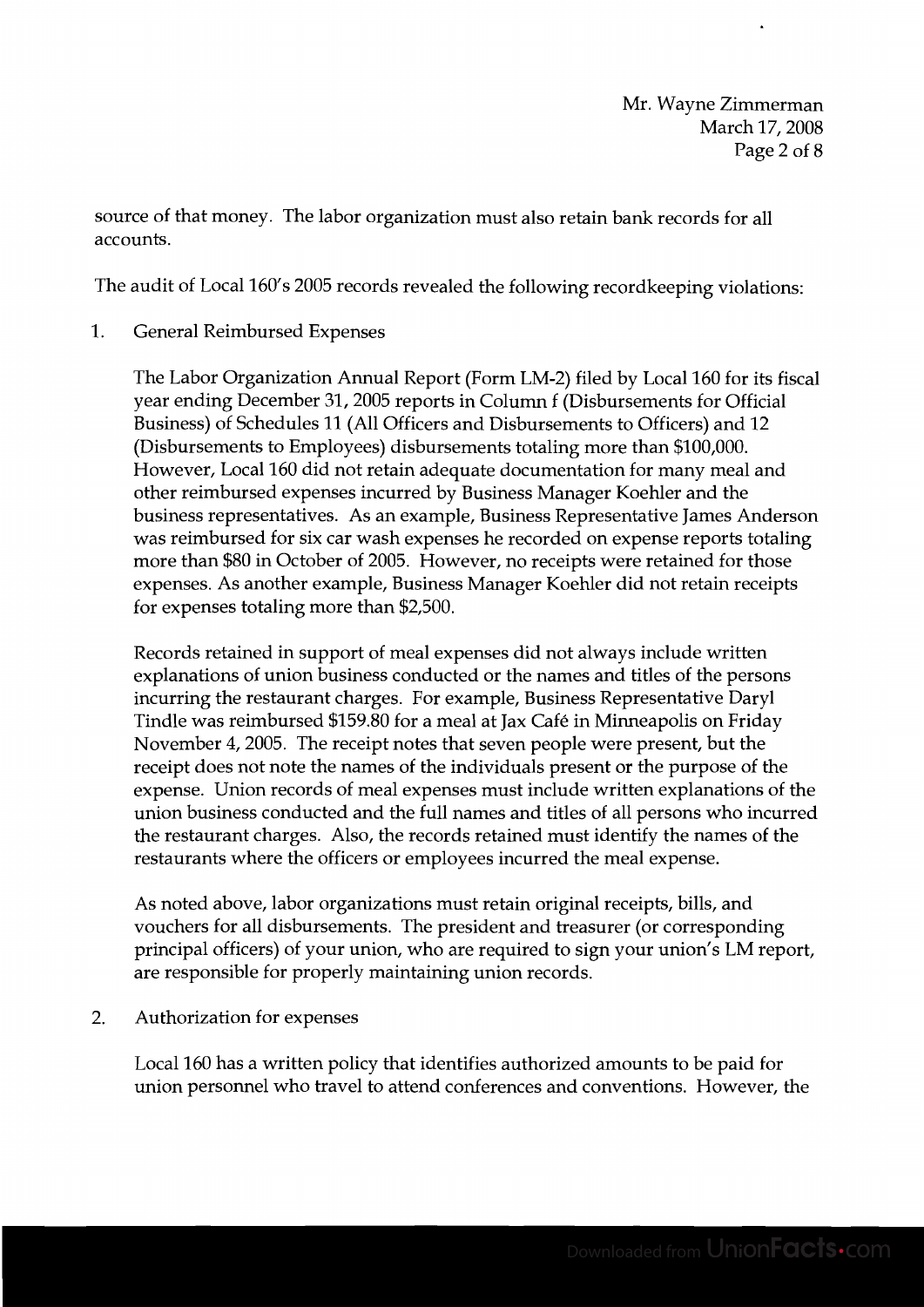Local has no written policies that identify the circumstances under which meals and similar expenses not related to attending conferences or conventions are authorized to be incurred. Mr. Koehler advised me that he uses his own judgment in determining which types of expenses may be paid by Local 160, and in the case of meal expenses, he has advised union personnel that only "legitimate business expenses" should be claimed.

The audit revealed that union personnel frequently incurred meal expenses in the Twin Cities area. For instance, in November and December of 2005 either the business manager or a business representative was reimbursed for meals in Minneapolis on every working day (Monday-Friday) except November 23,24, and 25, and December 6,20,23,26,30. In most cases, adequate documentation was not retained to enable OLMS to verify that the expenses were necessary for conducting union business.

Article XVII of the International Constitution identifies the duties of local union officers. Article XVII, Section 8 identifies the duties of the business manager. Section 4 identifies the duties of the financial secretary. However, neither Article XVII nor the local bylaws specify which officer has the duty to authorize expenses. Section 201(a) of the LMRDA states that "every labor organization shall adopt a constitution and bylaws and shall file a copy thereof with the Secretary...." In addition to filing a constitution and bylaws, labor organizations must also submit a report detailing, among other things, "detailed statements, or references to specific provisions of documents filed under [Section 201(a)] which contain such statements, showing the provisions made and procedures followed with respect to ...authorization for disbursement of funds of the labor organization...."

In order to meet the reporting requirement of Section 201(a), Local 160 filed an LM-1 report for fiscal year ending December 31,1990. Instead of submitting a detailed statement along with the report that explained Local 160's practice and procedure regarding the authorization of disbursements, Local 160 indicated on the LM-1 that specific provisions involving the authorization for disbursement of labor organization funds could be found in the local's constitution and bylaws. However, as indicated above, no specific authorization for union expenses could be found in the local's bylaws or constitution.

In order to comply with Section 201(a), Local 160 must report the provision made and procedures followed with respect to the authorization of disbursement of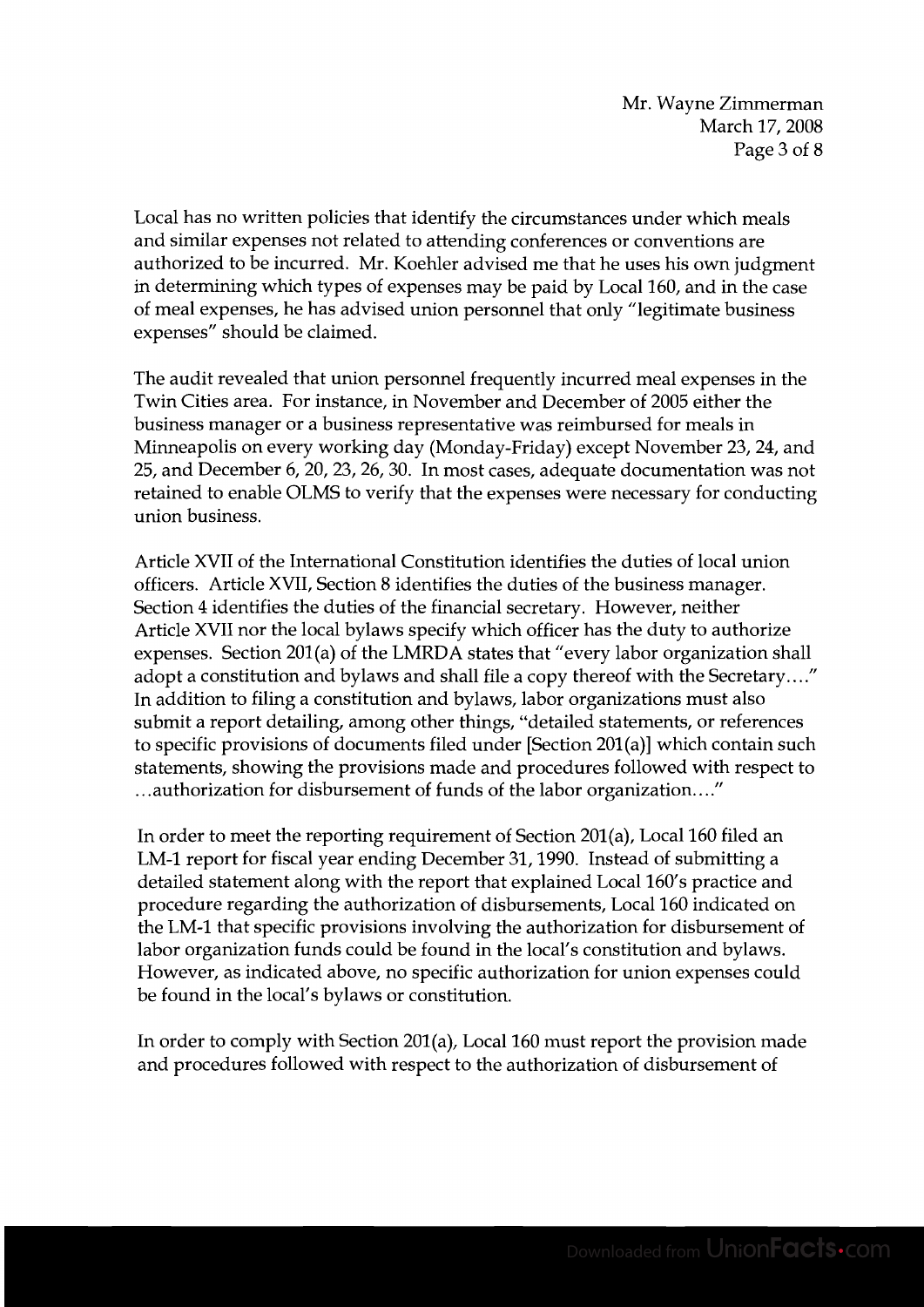funds. The information may be incorporated into Local 160's bylaws or filed with an amended Labor Organization Information Report (Form LM-1).

In addition, OLMS strongly recommends that Local 160 establish written guidelines that identify the circumstances and the types and amounts of expenses that are authorized to be incurred. Written guidelines can help ensure effective internal controls and safeguard union assets.

**3.** Inadequate Mileage Logs

Local 160 did not maintain records necessary to verify the accuracy of the information reported in Schedules 11 (All Officers and Disbursements to Officers) and 12 (Disbursements to Employees) of the LM-2. Local 160 appears to have included some amounts for automobile expenses in Column (F) of Schedule 11 (All Officers and Disbursements to Officers) and Schedule 12 (Disbursements to Employees) for the eight union officers and employees who are assigned a union automobile. However, Local 160 did not maintain records documenting business versus personal use of the union vehicles.

In the case of Local 160, union personnel retained mileage logs in which they recorded some amounts of mileage driven. However, the logs maintained do not sufficiently identify the business purpose of each use. In addition, the audit revealed instances where union personnel recorded significant mileage driven on days when they appeared to be on vacation, even though Mr. Koehler advised the union has an unwritten policy that allows union personnel to use union cars for personal business on a "limited basis." For instance, according to his mileage logs, Business Representative James Anderson drove 779 miles conducting union business on June 6,7,8, and 9. However, Anderson's vacation records show that he was on vacation June 6 through June 10.

The LM-2 instructions include specific rules for the reporting of automobile expenses. The union must report operating and maintenance costs for each of its owned or leased vehicles in Schedules 11 and 12 of the LM-2, allocated to the officer or employee to whom each vehicle is assigned. For each trip they take using a union owned or leased vehicle, officers and employees must maintain mileage logs that show the date, number of miles driven, whether the trip was business or personal, and, if business, the purpose of the trip.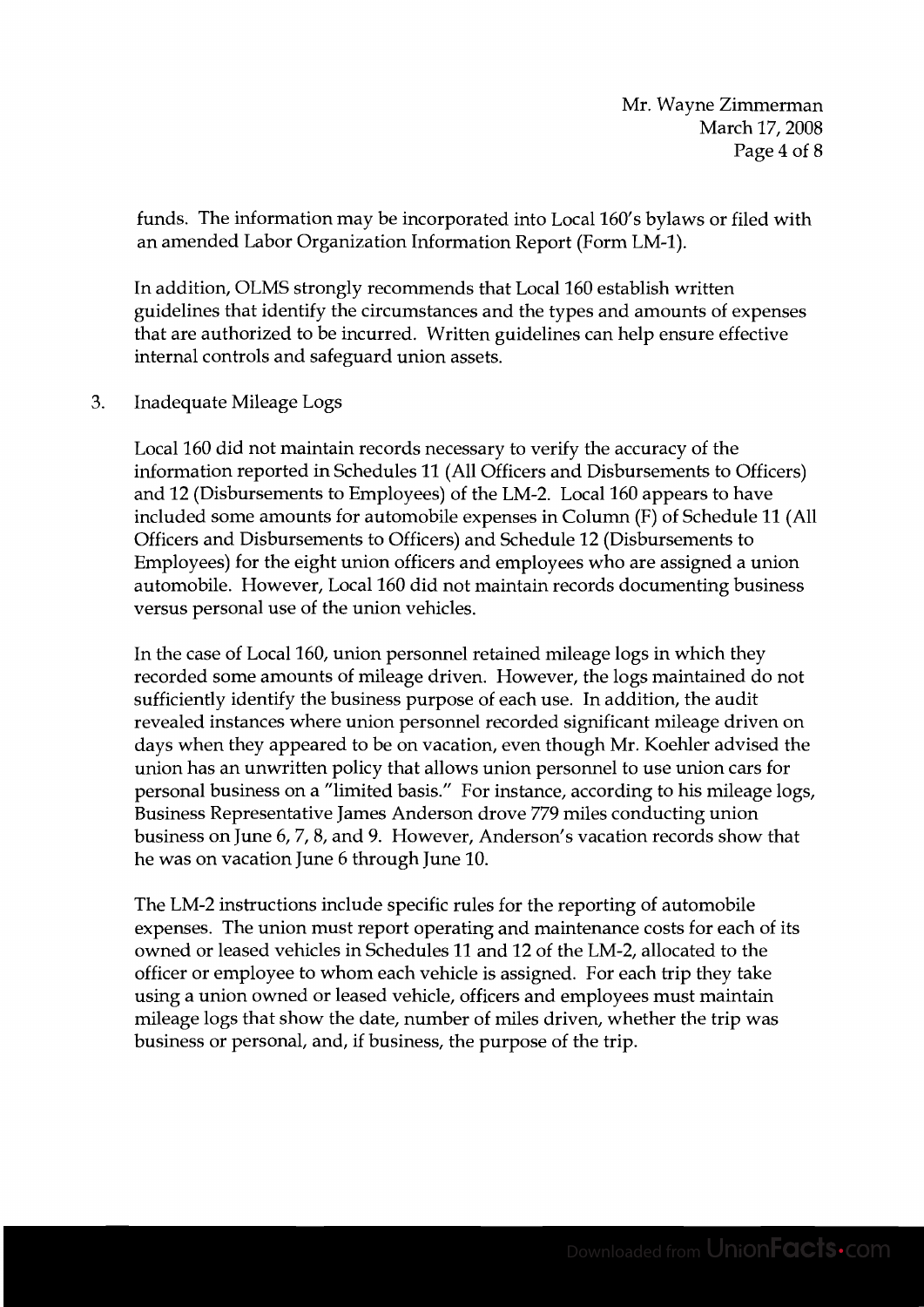Mr. Wayne Zimmerman March 17, 2008 Page 5 of 8

#### 4. Receipt Records

The union did not maintain records necessary to verify the accuracy of the information reported in Item 36 (Dues and Agency Fees), Statement B (Receipts and Disbursements) of the LM-2. Local 160 receives basic dues from all of its members. In addition, some of the members also pay working dues. The basic dues are entered into a computerized receipts system called ICS. The working dues are entered into an Excel spreadsheet. All of the money for a period, generally around two weeks, is then recorded as a deposit entry in QuickBooks and is deposited in the bank. A record of each individual check and cash payment that constitutes a deposit is kept. However, no record that identifies the total amounts recorded in both ICS and Excel that were eventually posted into QuickBooks was retained. Therefore, it is impossible to determine when and if all receipts were deposited in order to verify the figures reported in Statement B.

The ICS system provides a means to help insure all receipts are deposited. The system allows users to printout daily totals of receipts entered into the system. However, Local 160 does not run daily reports. To ensure that union assets are properly safeguarded, OLMS recommends that daily receipt reports be printed and that those same amounts be recorded on bank deposit tickets or that records be retained to show that the total amounts posted can be traced to bank deposits.

The proper maintenance of union records is the personal responsibility of the individuals who are required to file Local 160's LM report. You should be aware that under the provisions of Section 209(a) of the LMRDA and Section 3571 of Title 18 of the U.S. Code, willful failure to maintain records can result in a fine of up to \$100,000 or imprisonment for not more than one year, or both. Under the provisions of Section 209(c) of the LMRDA and Section 3571 of Title 18 of the U.S. Code, willful destruction or falsification of records can result in a fine of up to \$100,000 or imprisonment for not more than one year, or both. The penalties provided in Section 209(c) and Section 3571 of Title 18 apply to any person who caused the violations, not just the individuals who are responsible for filing the union's LM report.

Local 160's records will be reviewed again within the next year to ensure that all recordkeeping violations have been corrected.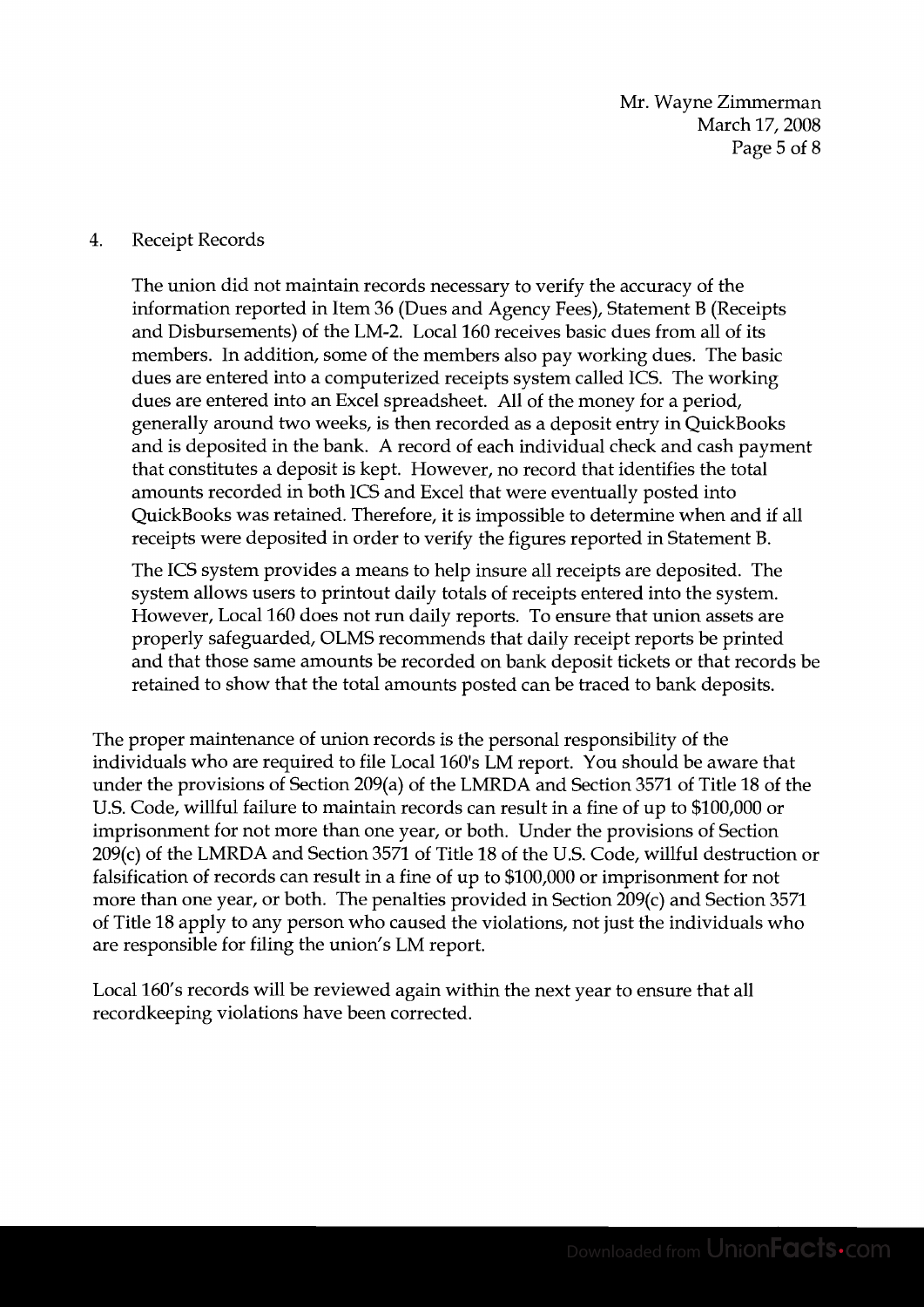## Reporting Violations

The audit disclosed a violation of LMRDA Section 201(b), which requires labor organizations to file annual financial reports accurately disclosing their financial condition and operations. The Labor Organization Annual Report Form LM-2 filed by Local 160 for fiscal year ending December 31, 2005, was deficient in the following areas:

1. Liability Reporting

Business Manager Koehler advised that Local 160 employees and officers are allowed to cash out up to sixty days of unused vacation time. Though this represents a liability to the union, no corresponding entry was found on Schedule 10 (Other Liabilities). The audit revealed that Local 160 officers and employees had as many as 387 unused vacation days that were carried over from 2005 to 2006 that could be cashed out under the local's policies.

2. Failure to File Bylaws

The audit disclosed a violation of LMRDA Section 201(a), which requires that a union submit a copy of its revised constitution and bylaws with its LM report when it makes changes to its constitution or bylaws. Local 160 amended its constitution and bylaws in 1992, but did not file a copy with its LM report for that year. Local 160 has now filed a copy of its constitution and bylaws.

3. Benefit Payments

Bookkeeper Rose Eiden received eleven monthly checks for \$720 and one for \$760 during 2005. These payments were made in lieu of receiving health and welfare benefits from Local 160. Since Ms. Eiden was not required to submit any documentation substantiating the fact that the money received was used to purchase her own benefits, these payments should not be included in Schedule 20 (Benefits) as they have been reported. Instead, these payments must be included in Schedule 12 (Disbursements to Employees). If the payments are intended to compensate her additional money because the local does not provide her benefits, the payments should be reported in Column D (Salary).

I am not requiring that Local 160 file an amended LM report for 2005 to correct the deficient items, but Local 160 has agreed to properly report the deficient items on all future reports it files with OLMS.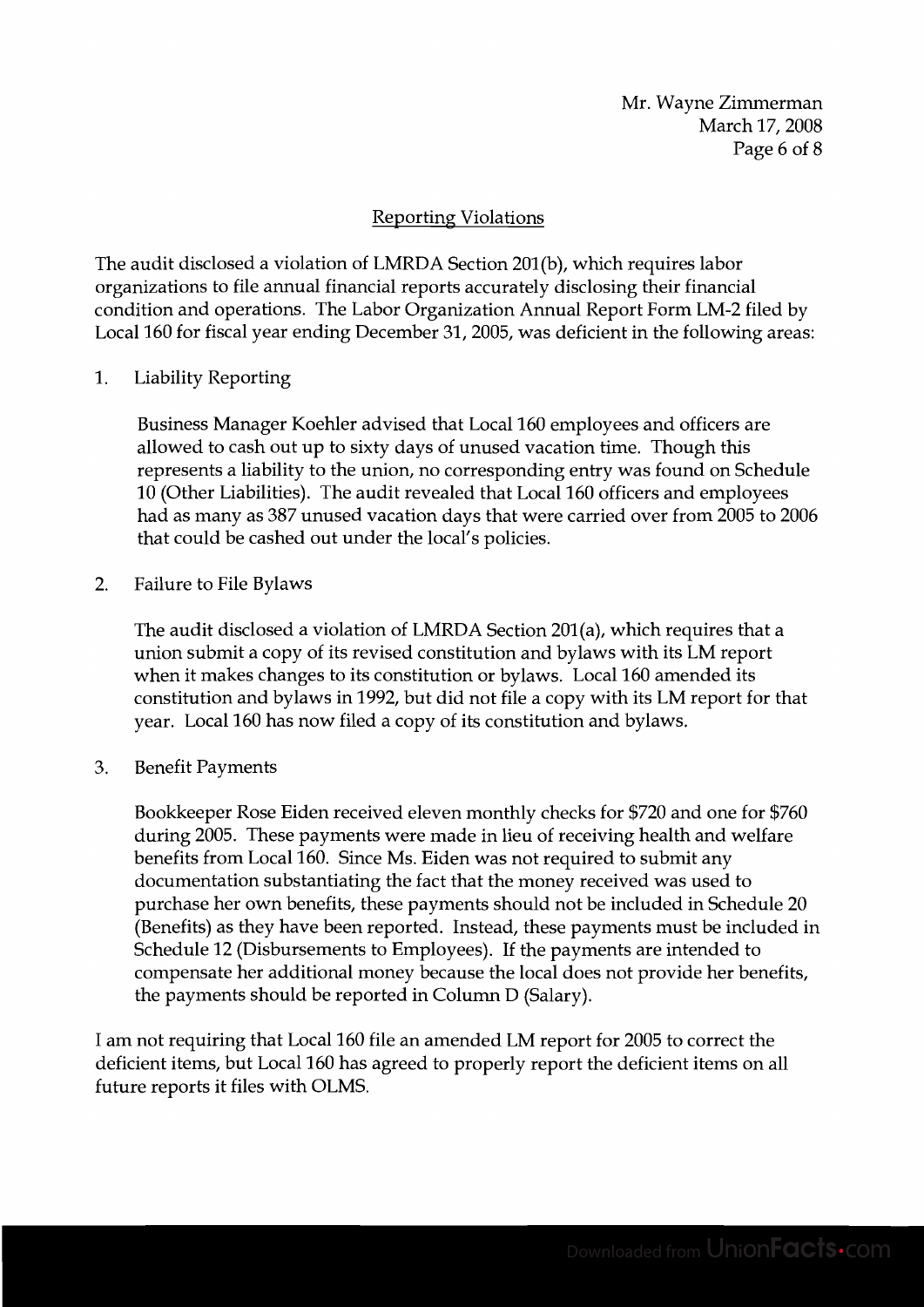#### Other Issues

#### 1. Delinquency of Vouchers

Business Representative Lynnie Martin submits his expense vouchers and receipts for reimbursement many months after the expenses were incurred. For example, Mr. Martin was not reimbursed for June, July, August, and September 2005 expenses until February of 2006. Since validating expenses that occurred many months prior can be more difficult than validating more recent expenditures, OLMS recommends that expense reimbursement claims be submitted in a timely fashion.

#### 2. Following the Policies

In a couple instances, Local 160 business representatives are not adhering to the local's policies. For instance, according to Local 160 Executive Board Policies & Interpretations, local union officers, executive board members, unit officers, and unit executive committee members receive an attendance fee for attending local union executive board and unit executive committee meetings. The payments were \$89.57 per meetings for 2005. According to the same policy, individuals receiving the payment are not entitled to incur any lodging expense in attendance of the meetings. However, Mr. Martin received the attendance fee and also consistently incurred hotel expenses in order to attend executive board meetings.

Similarly, Local 160 also has a policy regarding conference and convention expenses. The policy states that delegates to conventions or conferences shall receive \$80 in order to cover, "Miscellaneous, registration, tips, etc." In addition they receive hotel, airfare, \$60 per day, \$60 for taxi fare at destination, \$10 per day taxi fare at conference, \$10 per day laundry (if gone over 3 days), and \$15 per day airport parking. Based on this policy, those in attendance at the Baltimore Utility Conference received \$520 in addition to their hotel and airfare expenses. Business Representative Daryl Tindle was one of the individuals who attended the conference. Even though he received the \$520, he was also reimbursed \$130 for a Supershuttle at the conference and \$41.50 for parking at the Minneapolis airport. According to the policy, both of these expenses should have been covered in the \$520 he received.